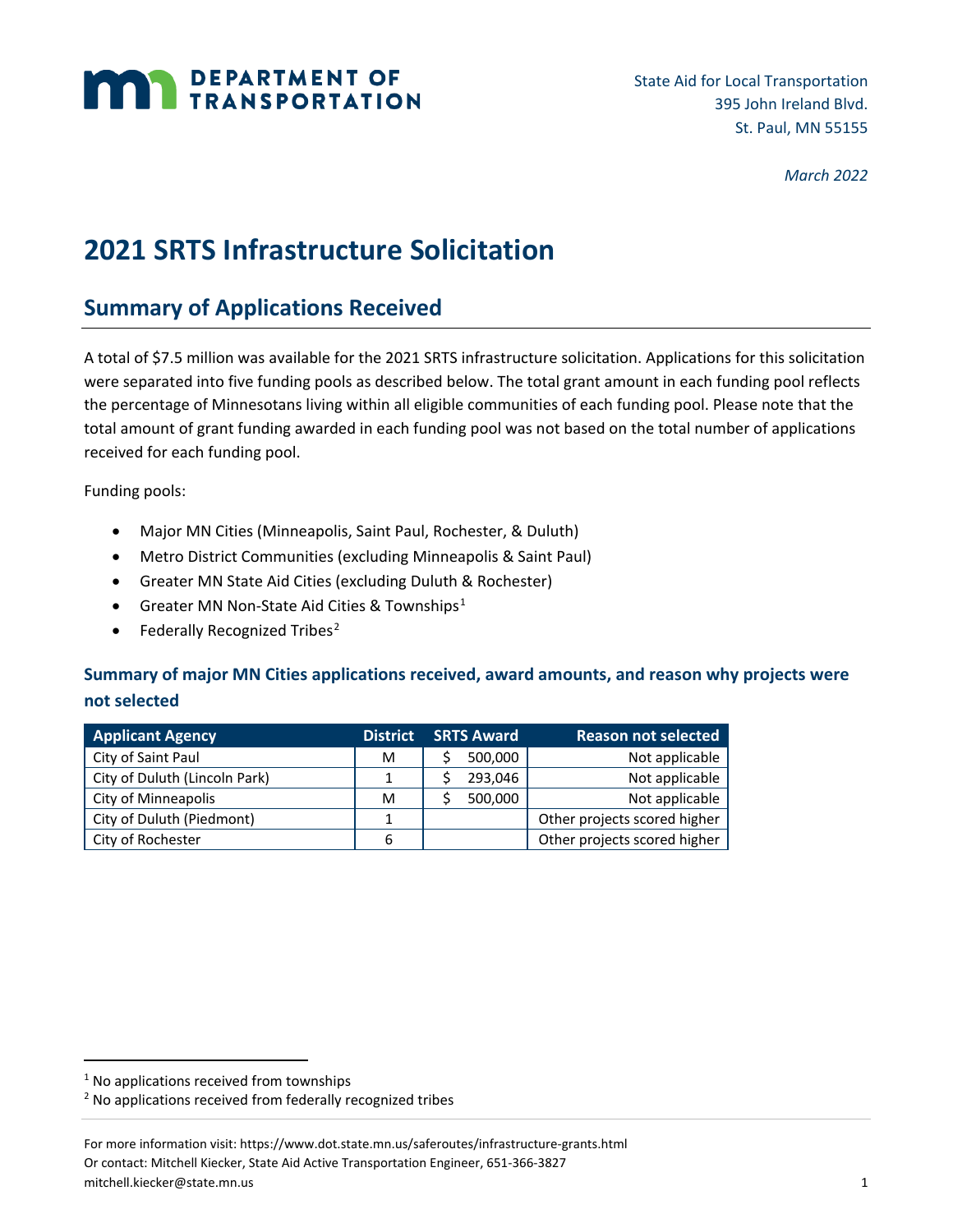**Summary of metro district communities applications received, award amounts, and reason why projects were not selected**

| <b>Applicant Agency</b>                  | <b>District</b> | <b>SRTS Award</b> | <b>Reason not selected</b>   |
|------------------------------------------|-----------------|-------------------|------------------------------|
| City of Richfield                        | М               | 173,000<br>\$     | Not applicable               |
| Gideon Pond Elementary (Burnsville)      | м               | Ś<br>151,731      | Not applicable               |
| Dakota County (Inver Grove Heights)      | М               | \$<br>250,000     | Not applicable               |
| City of Lakeville                        | м               | \$<br>500,000     | Not applicable               |
| City of North Branch                     | M               | \$<br>366,700     | Not applicable               |
| City of Edina                            | М               | \$<br>275,000     | Not applicable               |
| City of Arden Hills                      | М               | Ś<br>450,000      | Not applicable               |
| <b>Washington County (Cottage Grove)</b> | М               | \$<br>253,482     | Not applicable               |
| City of Coon Rapids                      | М               | \$<br>458,000     | Not applicable               |
| City of Minnetonka                       | M               |                   | Other projects scored higher |
| Ramsey County (Shoreview)                | М               |                   | Other projects scored higher |
| Dakota County (Mendota Heights)          | М               |                   | Other projects scored higher |
| ISD 832 (Mahtomedi)                      | М               |                   | Other projects scored higher |
| City of Chaska                           | М               |                   | Other projects scored higher |
| City of Plymouth                         | М               |                   | Other projects scored higher |
| Ramsey County (Vadnais Heights)          | М               |                   | Other projects scored higher |

#### **Summary of greater MN state aid cities applications received, award amounts, and reason why projects were not selected**

| <b>Applicant Agency</b>     | <b>District</b> | <b>SRTS Award</b> | <b>Reason not selected</b>   |
|-----------------------------|-----------------|-------------------|------------------------------|
| City of Brainerd            | 3               | 500,000<br>S      | Not applicable               |
| City of Monticello          | 3               | 500,000<br>\$     | Not applicable               |
| City of Red Wing            | 6               | 240,000<br>Ś      | Not applicable               |
| City of Glencoe             | 8               |                   | Other projects scored higher |
| City of Fairmont            | 7               |                   | Other projects scored higher |
| City of Cloquet             | 1               |                   | Other projects scored higher |
| Sherburne County (Big Lake) | 3               |                   | Other projects scored higher |
| City of North Mankato       | 7               |                   | Other projects scored higher |
| City of East Grand Forks    | $\mathfrak z$   |                   | Other projects scored higher |
| City of Northfield          | 6               |                   | Other projects scored higher |
| ISD 748 (Sartell)           | 3               |                   | Other projects scored higher |